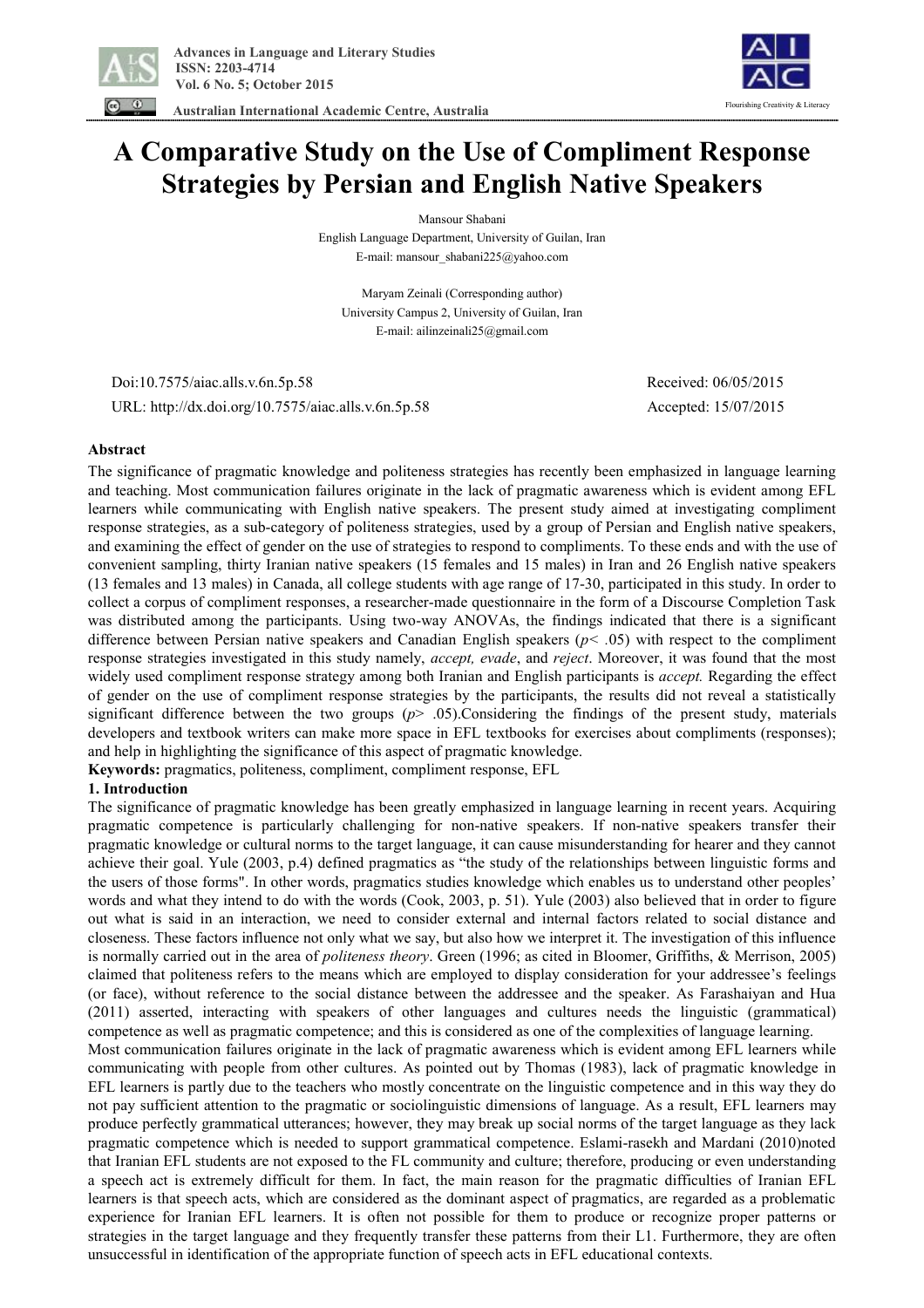As such, this study aims at addressing and revisiting pragmatic knowledge of Persian and English native speakers by comparing compliment responses that Iranian native speakers use in certain situations with those used by English native speakers in order to find their cross-cultural differentiation. Therefore, in the present study we seek to find the answers to the following research questions:

1. Are there any significant differences between Persian and English native speakers in terms of the use of strategies to respond to compliments?

2. Does gender have any impact on the use of strategies to respond to compliments?

To answer the research questions, the following null hypotheses are proposed:

H01. There are no significant differences between Persian and English native speakers in terms of the use of strategies to respond to compliments.

H02. Gender does not have any impact on the use of strategies to respond to compliments.

#### **2. Review of Literature**

Politeness is a phenomenon that has drawn researchers' attention in recent decades. It is an important area in human communication. Politeness, as an essential body in social interaction in any society, is discussed to a great extent in the field of pragmatics. Leech (1983) defined pragmatics as "the study of meaning in relation to speech situations" (p. 6).Another major concept in this regard is "face theory". Brown and Levinson (1987)explicated *face theory* as being composed of three basic notions including face, face threatening acts (FTAs), and politeness strategies. Brown and Levinson (1987) described FTAs as a key concern of polite behavior, and believed that in our daily life some acts inevitably run in opposition to the face needs of the speaker and/or addressee. They call these as FTAs which comprise threats, insults, and criticism. People need to make use of politeness strategy to pull through the FTA. Negative politeness strategies are utilized for addressing negative face wants, and positive politeness strategies are used for addressing positive face wants. *Positive politeness* includes speech acts like greeting, compliment, and invitation. Besides, *negative politeness* includes indirectness and apologies. A speech act, which is one of the major areas within the realm of pragmatics, is the smallest unit in human communication used to perform acts such as requesting, apologizing, complimenting, and thanking. Austin (1962) defined speech acts as the actions performed in saying something. Speech acts function by means of universal principles of pragmatics (e.g., Austin 1962; Searle 1979), or of politeness (e.g., Brown and Levinson 1978, 1987; Leech 1983). As noted above, compliments are one type of speech acts which are subsumed under the category of positive politeness. Holmes (1986), indicated that compliment is "a speech act which explicitly or implicitly attributes credit to someone other than the speaker, usually the person addressed, for some 'good' (possession, characteristic, skill, etc.), which is "positively valued by the speaker and the hearer" (Holmes, 1988, p. 486). Compliment responses are also being extensively studied since they can be used to perform different functions. Using an appropriate compliment and compliment response can result in a successful communication. It is of paramount importance to note that giving a compliment or responding to it without any knowledge of the culture and its compliment norms can be very threatening (Holmes, 1988).

In recent years, many studies have been conducted to describe various aspects of speech acts across languages and most of them have compared speech-act behaviors in Western and non-Western cultures. Holmes (1986) conducted a comprehensive study on complimenting behavior. Using a corpus of 500 compliments responses generated by speakers of New Zealand English, she analyzed the lexical and syntactic patterns of compliments and the functional categories of compliment responses. As Zhang (2013) mentioned, Holmes' (1986) ethnographic research found that in the corpus six adjectives were used with high frequency and accounted for about two thirds of all the adjectives used. However, the occurrence of the distinctively New Zealand syntactic variants was also noted in the obtained results. Holmes also conducted other studies in the years 1988 and 1993. Based on her findings, she proposed taxonomy of CR strategies which comprise of three macro level CRs, namely *Accept, Reject* and *Deflect/Evade* illustrated in Table 2.1 below. Holmes (1986) found that the most common response to a compliment was to accept it (61.1%), and the next frequent response was to deflect/evade a compliment (28.8%). It was also indicated that New Zealand English speakers rarely rejected a compliment (10%).

| <b>Macro level CRs</b> | <b>Micro level Crs</b> | <b>Examples</b>                   |
|------------------------|------------------------|-----------------------------------|
| Accept                 | Appreciation token     | "Thank you"; "Cheers", "Yes"      |
|                        | Agreeing utterance     | "Yes, I really like it"; "I know" |
|                        | Downgrading            | "It's nothing"                    |
|                        | <b>Utterance</b>       | "I enjoyed doing it"              |
|                        | Return compliment      | "It's not bad"                    |
|                        |                        | "You've got beautiful too"        |
| Reject                 | Disagreeing utterance  | "No, it was good".                |
|                        | Question accuracy      | "Really?"                         |
|                        | Challenge sincerity    | "Don't lie"; "Come on"            |
| Evade                  | Shift credit           | "you're polite"; "That's what"    |
|                        |                        | friends are for"                  |
|                        | Informative comment    | "It was not hard"                 |
|                        | Request reassurance    | "Really?"                         |

Table 2.1 Holmes' (1988, 1993) taxonomy of CR strategies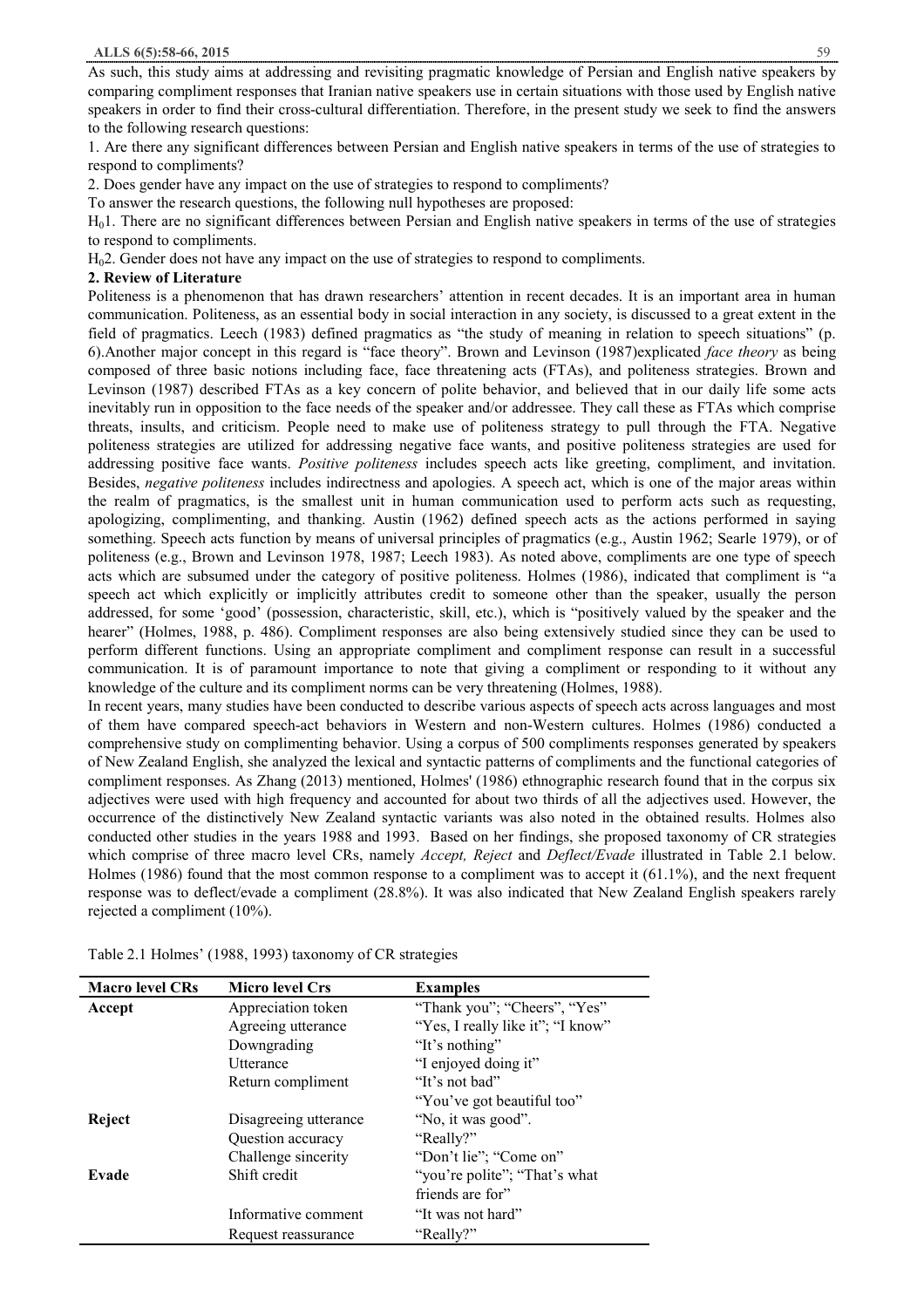#### **ALLS 6(5):58-66, 2015** 60

Although different language speakers use diverse verbal and nonverbal behaviors in their communication, this may cause misunderstanding and difficulty for them when two speakers from different cultures want to interact with each other. In Asian cultures, "the words are the part of communication, that includes the characters of the parties involved and the nature of the interpersonal relationships between them" (Gudykunst & Kim, 2003, p.216).However, in western cultures verbal message is important. Persian speakers are persistent to "make use of any compliments or praise that they receive to enhance the *aberu* of their interlocutors, their family, or whoever might have directly or indirectly contributed to a success or achievement" (Sharifian & Palmer, 2007, p. 42). Persian speakers use many expressions to show their modesty. Also, cultural differences can cause embarrassment. As exemplified by Tang and Zhang, "while 'you look lovely today' may make an English woman's day, it may well make a Chinese woman uncomfortable and even somewhat resentful" (2009, p. 326).

In what follows a number of studies on Persian compliments and compliment responses will be reviewed. Akbari (2002) comparatively investigated the principles of politeness in Persian and English based on the model proposed by Brown and Levinson (1987). She found that there was no in-built incongruity between the existences of universal properties and the effects of linguistic and cultural differences on the linguistic construction of utterances. However, she claimed that, when cultural difference in interpretive strategies is carried over from one language to another, misunderstandings may happen and it may also lead to stereotyping of interactional styles across-group. In a study by Sharifian (2005), it was attempted to illuminate the Persian cultural schema of modesty, i.e., *shekasteh-nafsi*, and how the schema may be embodied in Persian speakers' replies to compliments. To this aim, a DCT was utilized to collect Persian and English language data from two groups of Iranian and Australian participants. The results revealed that Persian speakers were greatly influenced by the cultural schema of *shekasteh-nafsi* in their responses to compliments. Data gained from the English speakers did not show a similar schema; however, it was shown that a certain degree of overlap exists in Australian English speakers 'responses with the Persian speakers in terms of downplaying the trait which was the goal of the compliment. Karimnia and Afghari (2011) have also investigated the notion of compliments in English and Persian interactions cross-culturally. Using Brown and Levinson's (1987) model, results of their study revealed that Persian and English speakers use different strategies. Moreover, they found that culture has a significant effect on the speakers' speech act performance.

#### **3. Methodology**

#### *3.1 Participants*

Thirty Iranian native speakers (15 females and 15 males) in Iran and 26 English native speakers (13 females and 13 males) in Canada participated in this study. The age of the participants varied from 17- 30 and they were all college students. All the English respondents were Canadian native speakers of English and no one was an immigrant from other countries. Also, the participants were selected from different educational backgrounds (below B.A., B.A., and M.A.) and were asked to note down how they may reply to the compliments. Since it was not possible to make a random selection, the selection of the participants was based on convenient sampling.

#### *3.2 Instruments*

In the present study we made use of a researcher-made questionnaire in the form of a Discourse Completion Task (DCT) (available in the Appendix). The main advantage of using a DCT as the most commonly-used data collection tool in pragmatics (Talleraas, 2014), is that it enables the researchers to collect large amounts of data in a short amount of time. The DCT was prepared using previous research such as the studies conducted by Enssaif (2005), Motaghi-Tabari and de Beuzeville (2012), and Talleraas (2014). In it a number of situations were described and the participants were asked to write their responses in the blank spaces following the described situations. It consisted of two parts. The first section contained questions regarding the demographic information of the participants such as their gender, and level of education. In the second section, the respondents were presented with twenty situations which aimed at eliciting the kinds of compliment responses they utilize. In fact, the participants were asked to write their responses in English or Persian as if they were responding verbally in real situations. It needs to be noted that the same questionnaire was translated for Persian speakers. It should be mentioned that the DCT was thoroughly analyzed by two experienced university professors. One of them was an expert in Applied Linguistics. The other professor was also knowledgeable in the stylistic aspects.

## *3.3 Data collection procedures*

In order to collect a corpus of compliment responses which were the requirements of the present study, the participants were asked to answer the questionnaire with no time limit being set, and they were given enough time to return the questionnaire. For the participants in Iran, the questionnaires were distributed by the researcher and due explanations were made on the spot. Regarding the Canadian participants, some of the questionnaires were handed to the participants by a friend, and some were sent via e-mails. In all the cases, it was tried to make the objectives of the questionnaire clear to those who agreed to complete the questionnaire, and they were also informed of the confidentiality of their responses. Total time for data collection, both in Iran and in Canada was about 3 months.

#### *3.4 Data analysis*

For data analysis, two university professors were asked to randomly check the responses given by the participants. Then, in order to answer research questions, the participants' responses to each item of the questionnaire were coded and analyzed based on Holmes' (1988, 1993) studies on complimenting behavior. Descriptive statistics including mean,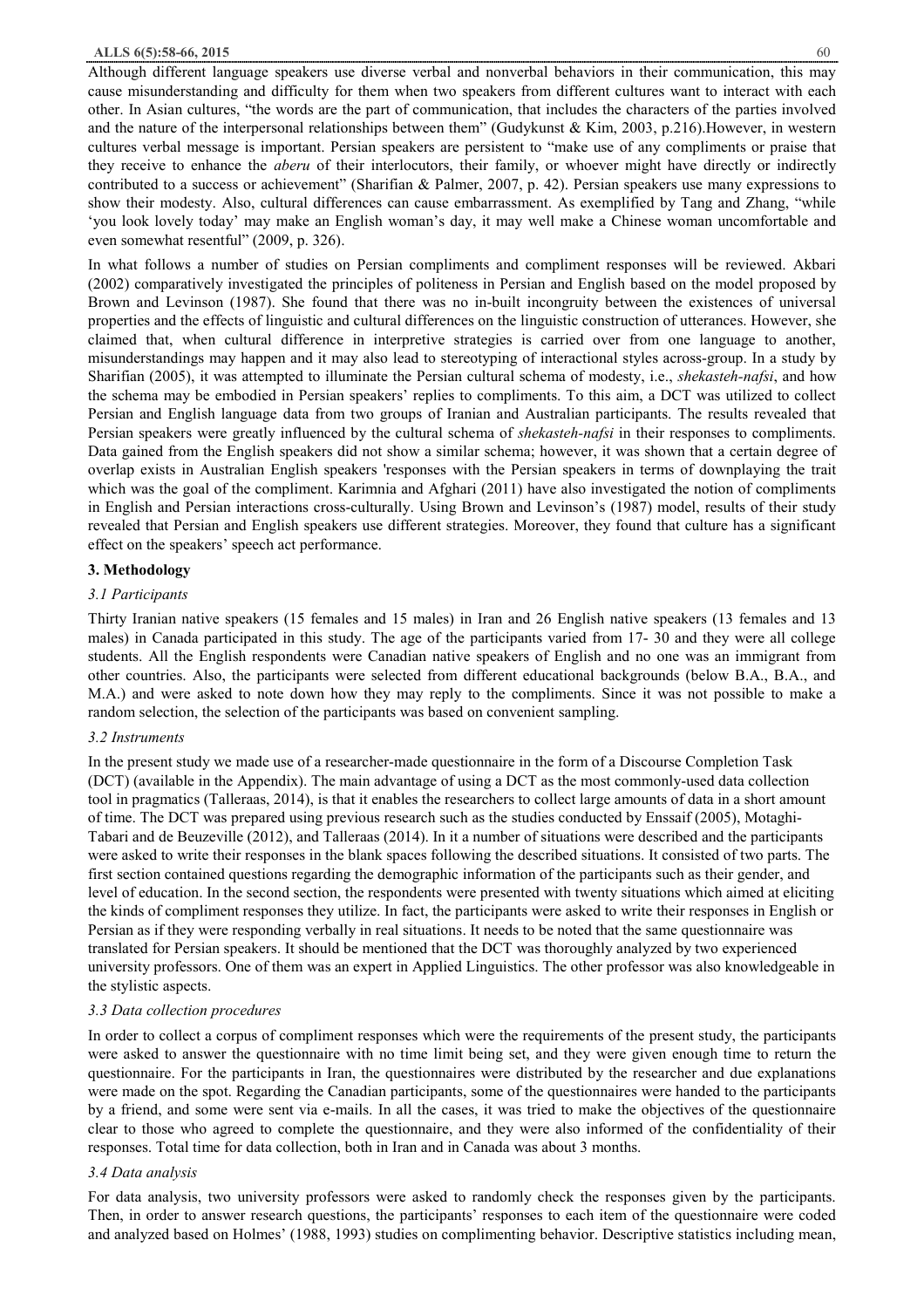frequency, and percentages were also utilized. In addition, two-way ANOVAs were run on the data to examine the statistical significance of the results obtained

# **4. Results and discussion**

Table 4.1 demonstrates descriptive statistics regarding male and female Persian native speakers' use of the compliment response strategies investigated in the present study. It presents the frequency, mean and percentage of the use of each strategy.

|                |       |                 | <b>Strategies</b> |                |                |                |
|----------------|-------|-----------------|-------------------|----------------|----------------|----------------|
| No.            |       | evade<br>accept |                   | reject         |                |                |
|                | male  | female          | male              | Female         | male           | female         |
|                | f     | f               | f                 | F              | f              | f              |
| 1              | 14    | 14              | 3                 | 4              | 3              | 2              |
| $\overline{2}$ | 19    | 17              |                   | 2              |                |                |
| 3              | 17    | 17              | 3                 | 3              | 0              | 0              |
| 4              | 20    | 18              | 0                 | $\overline{2}$ | 0              | 0              |
| 5              | 17    | 15              |                   |                | 2              |                |
| 6              | 16    | 15              | 2                 | 4              | $\overline{c}$ |                |
| 7              | 17    | 14              | $\overline{2}$    | 5              |                |                |
| 8              | 15    | 16              | 4                 | 4              |                | 0              |
| 9              | 17    | 16              | 3                 | $\overline{2}$ | 0              | $\overline{2}$ |
| 10             | 16    | 17              | 4                 | 3              | 0              | $\Omega$       |
| 11             | 10    | 15              | 8                 | 4              | 2              |                |
| 12             | 15    | 12              | $\overline{2}$    | 7              | 3              |                |
| 13             | 12    | 13              | 6                 | 5              | 2              | 2              |
| 14             | 13    | 12              | 6                 | 6              |                | 2              |
| 15             | 16    | 15              | $\overline{2}$    | 4              | $\overline{2}$ |                |
| <b>Total</b>   | 234   | 226             | 47                | 59             | 19             | 15             |
| Mean           | 15.60 | 15.06           | 3.13              | 3.94           | 1.26           |                |
| Percentage     | 78%   | 75.33%          | 15.66%            | 19.66%         | 6.33%          | 5%             |

 Table 4.1 Desciptive statistics for male and female Persian native speakers' use of compliment response strategies

As the table shows, the most widely used strategy among Persian native speakers who participated in this study is *accept* (78%), and it is mostly used by males. On the other hand, *reject* is the least widely used compliment response strategy (5%), which is used among females.

Table 4.2 presents descriptive statistics for the use of compliment response strategies among male and female English native speakers. It includes the frequency, mean, and percentage of the use of the strategies.

> Table 4.2 Desciptive statistics for male and female English native speakers' use of compliment response strategies

|              |        |        | <b>Strategies</b> |        |        |        |
|--------------|--------|--------|-------------------|--------|--------|--------|
| No.          | accept |        | Evade             |        | reject |        |
|              | Male   | female | male              | female | male   | female |
|              |        |        |                   | F      |        |        |
|              | 13     | 15     |                   |        |        |        |
|              | 18     | 18     |                   | 2      |        |        |
| 3            | 17     |        |                   | 5      | 2      |        |
| 4            | 19     | 15     |                   |        |        |        |
| 5            |        | 18     |                   | 2      |        |        |
| 6            | 19     | 17     |                   |        |        |        |
|              | 20     | 19     |                   |        |        |        |
| 8            | 19     | 16     |                   |        |        |        |
| 9            | 18     | 19     | 2                 |        |        |        |
| 10           | 19     | 19     |                   |        |        |        |
| 11           | 14     | 20     | 5                 |        |        |        |
| 12           |        | 18     |                   | 2      |        |        |
| 13           | 18     | 15     | 2                 | 5      |        |        |
| <b>Total</b> | 230    | 223    | 18                | 28     | 12     | 9      |
| Mean         | 17.69  | 17.15  | 1.38              | 2.15   |        | 69     |
| Percentage   | 88.64% | 74.3%  | 6.92%             | 9.33%  | 4.61%  | 3%     |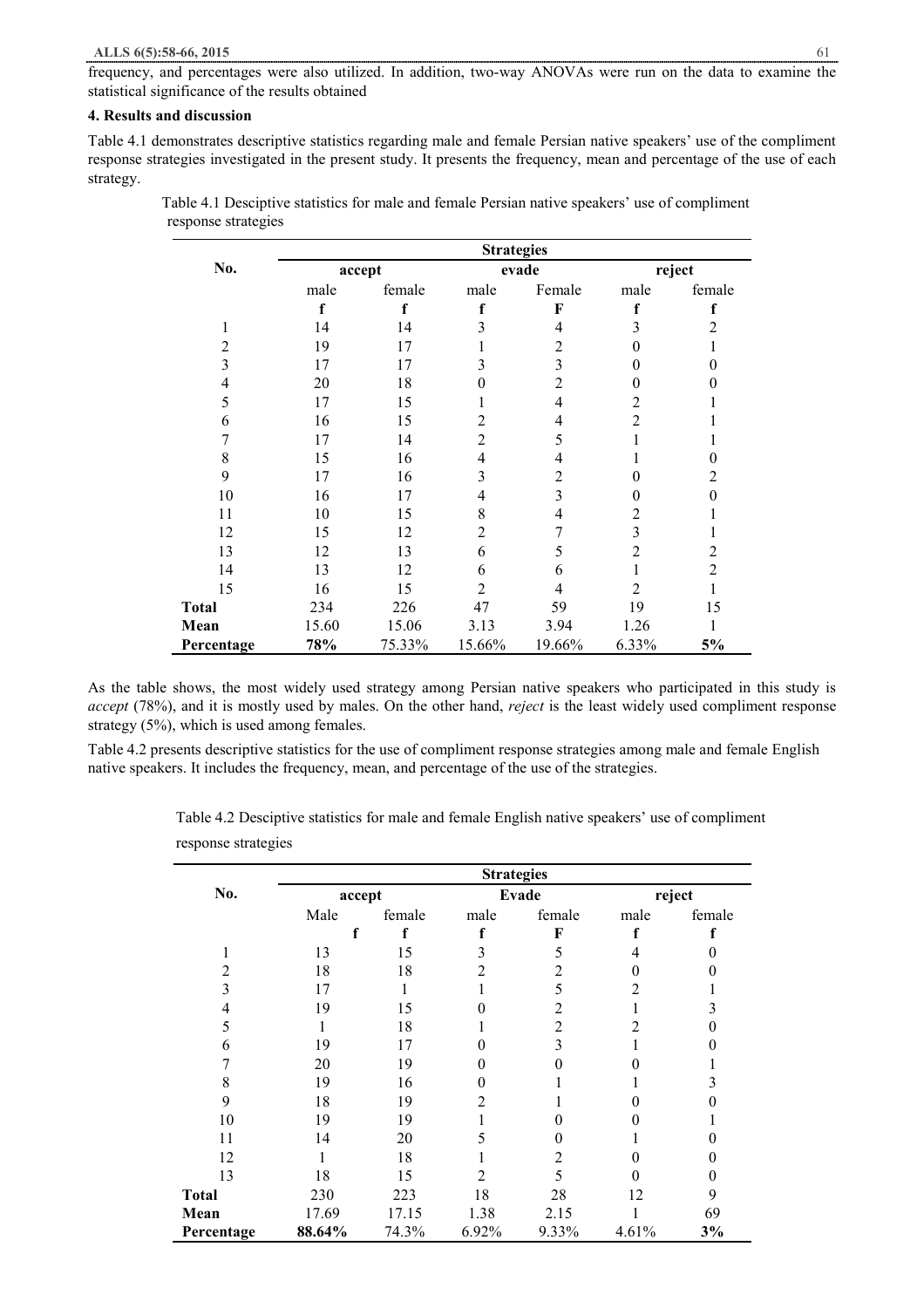It can be seen in the table that, as for the Persian native speakers, *accept* is the most widely used strategy (88.64%), and it is mostly used by males. Moreover, the least widely used compliment response strategy is found to be *reject* (3%), used by female English native speakers.

Table 4.3 demonstrates the results of two-way ANOVA ran on the data to find whether there are statistically significant differences between Persian and English native speakers in terms of the use of strategies (accept, reject, or evade) to respond to compliments.

| Dependent Variable: number        |                                             |     |                |        |       |
|-----------------------------------|---------------------------------------------|-----|----------------|--------|-------|
| <b>Source</b>                     | <b>Type III</b><br>Sum of<br><b>Squares</b> | df  | Mean<br>Square | F      | Sig.  |
| Corrected Model                   | 7990.733 <sup>a</sup>                       | 5   | 1598.147       | 552.49 | .000  |
| Intercept                         | 7428.571                                    | 1   | 7428.571       | 2568.1 | .000  |
| Strategy                          | 7960.650                                    | 2   | 3980.325       | 1376.0 | .000  |
| language                          | .000                                        | 1   | .000           | .000   | 1.000 |
| Strategy <sup>*</sup><br>language | 105.650                                     | 2   | 52.825         | 18.26  | .000  |
| Error                             | 468.600                                     | 162 | 2.893          |        |       |
| Total                             | 15926.000                                   | 168 |                |        |       |
| Corrected Total                   | 8459.333                                    | 167 |                |        |       |

| Table 4.3 Results of two-way ANOVA for the use of compliment response strategies |  |  |
|----------------------------------------------------------------------------------|--|--|
|                                                                                  |  |  |

a. R Squared = .945 (Adjusted R Squared = .943)

As indicated in the table, the results of a two-way ANOVA showed that the main effect of strategy is significant (*F*  $(2,162) = 1376.0, p = .00$ , as the *p*-value is less than our assumed alpha level  $(P < .05)$ . However, the effect of language is non-significant  $(F(1,162) = .00, p = 1, 00)$ . Nevertheless, the interaction effect is shown to be significant  $(F(2,162) =$  $18.26, p = .00$ ).

As a significant difference was found in the interaction between the use of language and compliment response strategies, the post-hoc Tukey HSD test was conducted, and its results are presented in the following table:

| Table 4.4 Results of Tukey's post-hoc test for comparison among the compliment response strategies |  |
|----------------------------------------------------------------------------------------------------|--|

|                 | Dependent Variable: number |                              |        |      |                         |                              |
|-----------------|----------------------------|------------------------------|--------|------|-------------------------|------------------------------|
| Tukey HSD       |                            |                              |        |      |                         |                              |
| $\mathbf{I}$    | $\mathbf{J}$               | Mean                         | Std.   | Sig. | 95% Confidence Interval |                              |
| <b>Strategy</b> | <b>Strategy</b>            | <b>Difference</b><br>$(I-J)$ | Error  |      | Lower<br><b>Bound</b>   | <b>Upper</b><br><b>Bound</b> |
| accept          | evade                      | 13.5893*                     | .32141 | .000 | 12.8290                 | 14.3496                      |
|                 | reject                     | $15.3214*$                   | .32141 | .000 | 14.5611                 | 16.0817                      |
| evade           | accept                     | $-13.5893*$                  | .32141 | .000 | $-14.3496$              | $-12.8290$                   |
|                 | reject                     | $1.7321$ <sup>*</sup>        | .32141 | .000 | .9719                   | 2.4924                       |
| reject          | accept                     | $-15.3214$ <sup>*</sup>      | .32141 | .000 | $-16.0817$              | $-14.5611$                   |
|                 | evade                      | $-1.7321$ <sup>*</sup>       | .32141 | .000 | $-2.4924$               | $-9719$                      |

\*. The mean difference is significant at the 0.05 level.

Table 4.4 indicates that the differences among all the three compliment response strategies including accept, reject, and evade are statistically significant  $(p < .05)$ .

Table 4.5 presents the results of another two-way ANOVA ran in order to find the probable impact of gender on the use of compliment response strategies by both male and female participant of the study.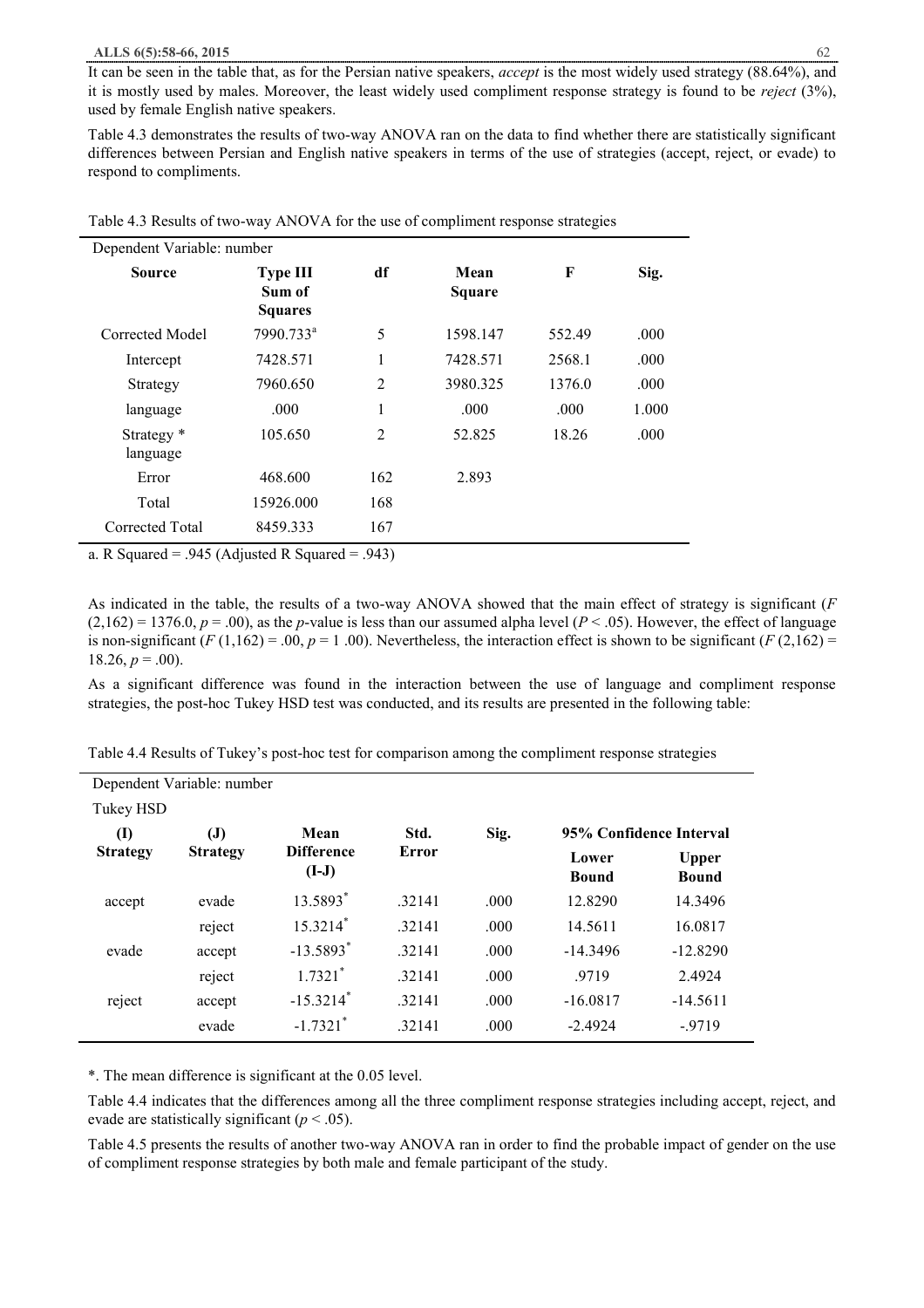Table 4.5 Results of two-way ANOVA for the effect of gender on the use of compliment response strategies

| Dependent Variable: number |                                             |                             |                       |        |       |  |  |
|----------------------------|---------------------------------------------|-----------------------------|-----------------------|--------|-------|--|--|
| <b>Source</b>              | <b>Type III</b><br>Sum of<br><b>Squares</b> | df                          | Mean<br><b>Square</b> | F      | Sig.  |  |  |
| Corrected Model            | 7898.619 <sup>a</sup>                       | 5                           | 1579.724              | 456.40 | .000  |  |  |
| Intercept                  | 7466.667                                    | 1                           | 7466.667              | 2157.2 | .000  |  |  |
| Strategy                   | 7885.083                                    | $\overline{2}$              | 3942.542              | 1139.0 | .000  |  |  |
| gender                     | .000                                        | 1                           | .000                  | .000   | 1.000 |  |  |
| Strategy *<br>gender       | 13.536                                      | $\overline{2}$              | 6.768                 | 1.955  | .145  |  |  |
| Error                      | 560.714                                     | 162                         | 3.461                 |        |       |  |  |
| Total                      | 15926.000                                   | 168                         |                       |        |       |  |  |
| Corrected Total            | 8459.333                                    | 167<br>$\sim$ $\sim$ $\sim$ |                       |        |       |  |  |

a. R Squared = .934 (Adjusted R Squared = .932)

As demonstrated in the table, at the alpha level of .05, there is a main effect for the use of compliment response strategies  $(F(2,162) = 1139.06, p = .00)$ . However, there is not a statistically significant effect for gender  $(F(1,162) =$ .00,  $p = 1.00$ ). In fact, gender does not have an effect in the use of strategies among the participants of the present study. The interaction effect is also non-significant  $(F(2,162) = 1.00, p = .14)$ .

The present study aimed at investigating compliment response strategies used by a group of Persian native speakers living in Iran and English native speakers living in Canada. It also sought to examine whether gender has any statistically significant impact on the use of strategies to respond compliments. In order to fulfill the aim of the study, we made use of a validated questionnaire in form of a DCT which was prepared in both Persian and English versions.

The results obtained in the present study showed that as a whole there is a significant difference between Persian speakers and Canadian English speakers in terms of their use of compliment response strategies. In fact, the results of two-way ANOVA made it clear that at the significance level of .05 and concerning the compliment response strategies investigated in this study namely, *accept, evade*, and *reject* there is not a similarity between Persian native speakers and Canadian English speakers (*p< .*05).However, considering the frequency and order of using the three investigated compliment response strategies, the findings of the present study revealed that there is similarity between the two groups. To put it more specifically, based on the results it was shown that the most widely used compliment response strategy among both Iranian and English participants is *accept.* Also, considering both Persian and Canadian English speakers, the two other strategies including *evade* and *reject* are in the second and third order of usage. Therefore, based on the findings, we are partly safe to reject the first null hypothesis of this study, that is, there are no significant differences between Persian and English native speakers in terms of the use of strategies to respond to compliments. These findingsare in line with the results of the studies of Holmes (1986, 1988) in which it was revealed that the most frequent response to compliments by people in New Zealand is *accept*. This finding also lends support to the study of Razi (2013) who made a comparison between Australian and Iranian people in terms of their use of compliment response strategies. Razi (2013) also found that among the three compliment response strategies *accept* is in the first place of usage followed by *evade* and *reject*. Razi (2013) also mentioned that there is no universal model in the use of compliment responses and people from different cultures use a variety of compliments responses. In the present study we found that there is a similarity between Iranian culture and Canadian English culture in responding to compliments, as *accepting* the compliments is common in both cultures. Moreover, what was found in the present study supports the findings of Sadeghi and Zarei (2013) who emphasized the cultural similarity between Persian and English speakers in terms of their preference for using the compliment response of *accept*. However, these findings are in contrast to what Sorahi and Nazemi (2013) mentioned about the use of compliment response strategies by Iranian Persian speakers and their Australian counterparts. They found that Iranian Persian speakers make fewer use of *accept* strategies and they mostly use r*eject* and *evade* strategies when responding to the compliments addressed to them, which is different from Australian English speakers who mostly use the *accept* strategy in these situations.

Concerning the effect of gender on the use of compliment response strategies by Persian native speakers and Canadian English speakers the findings of the present study did not reveal a statistically significant difference between the two groups  $(p > .05)$ . Accordingly, the second null hypothesis of this study, that is, gender does not have any impact on the use of strategies to respond to compliments cannot be rejected. This finding is in contrast with what Holmes (1986) found with regard to the effect of gender on the use of compliment response strategies. Holmes' study in 1986 revealed that male and female's preference for using compliment response strategies is not similar, and females tend to *accept* compliments more than males. Furthermore, the results of the present study concerning gender differences in using compliment response strategies do not support the findings of Cai (2012) who argued that there is a difference between males and females in responding to compliments. In fact, Cai's (2012) findings revealed that the female participants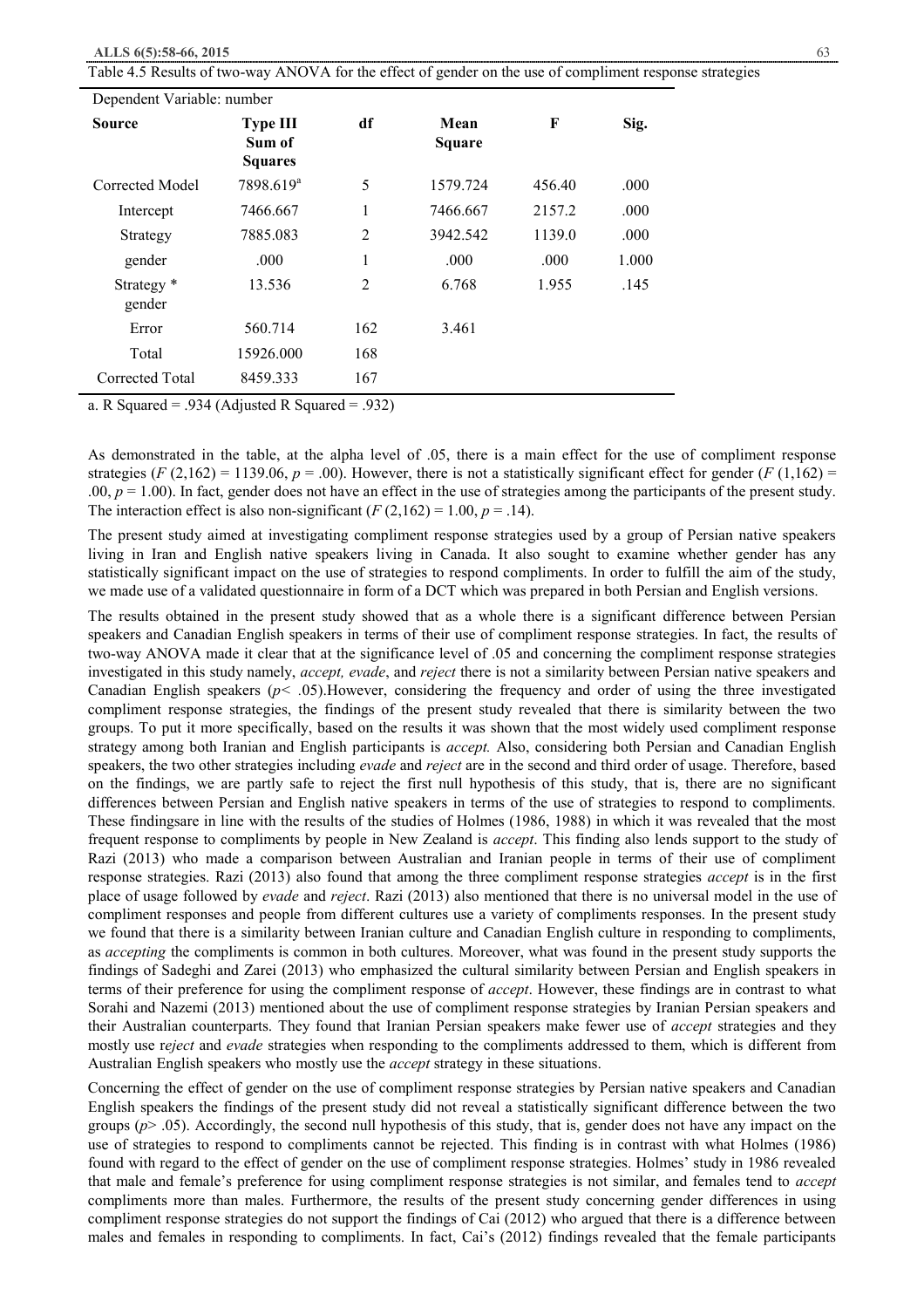preferred to use *explicit acceptance* more than males. However, in the present study, we did not witness a significant difference between males and females in this regard.

## **5. Conclusion**

On the basis of the findings of the present study it was revealed that generally, Persian and English native speakers use different strategies to respond to compliments. In fact, results of two-way ANOVA showed a statistically significant difference between the two groups ( $p$ < .05). However, the results also indicated that both Persian and English participants of the present study tend to *accept* compliments addressed to them. Considering the second research question, the findings revealed that the variable of gender does not make any difference in the use of compliment response strategies. In other words, results of another two-way ANOVA ran on the data did not show any statistically significant difference between males and females who took part in the present study (*p*> .05).

With regard to what was found in the present study, pedagogical implications for EFL practitioners can be delineated. Considering EFL teachers or instructors, it can be claimed that by raising EFL learners' awareness of the pragmatic features of Persian and English languages, teachers can prepare the ground to avoid misunderstanding and serious breakdowns in communication. In fact, making the learners aware of the similarities and differences between or among people of different cultures is a significant part of any language learning situation. Moreover, as mentioned by Al Falasi (2007) it is incumbent upon syllabus designers to consider learners' needs in comprehension and production of speech acts. As such, with regard to what was found in the present study about the difference between Persian native speakers and Canadian English speakers in responding to compliments, materials developers can make more space in EFL textbooks for providing more exercises about this aspect of pragmatic knowledge, and help in consolidation of this knowledge. Additionally, as it was found that there are some similarities between Persian and English speakers in terms of using the compliment response strategies of *accept*, *evade* and *reject*; and since this is in line with the previous literature, textbook writers can highlight this fact by drawing the attention of practitioners toward it.

The present study is limited in a number of ways. First and foremost, due to insufficient sample size and non-random selection of the participants the results of this study cannot be extended to the entire population of Persian and English native speakers. Also, in this study we could not gather naturally occurring data in casual settings, as we did not have access to the participants living abroad. We had tried to delimit the results obtained from this research by controlling for the gender effect and considering some important situations for using compliments and compliment response strategies. As such, in order to be able to handle the wide range of participants' responses in the vast area of pragmatic meaning we included some aspects of this area. In spite of these issues, the present study could be said to have achieved success in eliciting the kind of compliment response strategies more commonly used by a group of Persian and English native speakers with special attention to gender effect.

As the present study was a small-scale research with a limited number of participants, further research is needed which can replicate this study using a larger population. Furthermore, since the data collection tool utilized in the present study was a questionnaire in form of a DCT, which contained some specific situations, further studies is needed that address more pragmatic situations. Also, the findings can be strengthened if interviews could be conducted to elicit more genuine data.

# **References**

Akbari, Z. (2002). The realization of politeness principles in Persian. *Karen Linguistics Issues 12,* 120-135.

Al Falasi, H. (2007). Just say thank you: A study of compliment responses. *The Linguistics Journal*, *2* (1), 28-42.

Austin, J. (1962). *How to do things with words*. Oxford: Oxford University Press.

Bloomer, A., Griffiths, P., & Merrison, A.J. (2005). *Introducing language in use: A course book.*Oxon: Routledge.

Brown, P., & Levinson, S. (1978). Universals in language usage: Politeness phenomena. In E. Goody (Ed.), *Questions and politeness* (pp. 56-311). Cambridge: Cambridge University Press.

Brown, P., & Levinson, S. (1987). *Politeness: Some universals in language usage*. Cambridge: Cambridge University Press.

Cai, Y. (2012). A study on compliment response strategies by Chinese college students. *Journal of Language Teaching and Research*, *3*(3), 543-549.

Cook, G. (2003). *Applied linguistics.* Oxford: Oxford University Press.

Enssaif, Z. A. (2005). *Compliment behavior: Strategies and realizations in English and Arabic: A case study of female students of the English department, King Saud University.* (Unpublished master's thesis). King Saud University, Riyadh- KSA.

Eslami-Rasekh, A., & Mardani, M. (2010).Investigating the effects of teaching apology speech act, with a focus on intensifying strategies, on pragmatic development of EFL learners: The Iranian context. *The International Journal of Language, Society and Culture, 30*, 96-103.

Farashaiyan, A ., & Hua, T. (2011).On the relationship between pragmatic knowledge and language proficiency among Iranian male and female undergraduate EFL learners. *The Southeast Asian Journal of English Language Studies, 18* (1), 33-46.

Gudykunst, W., & Kim, Y.Y. (2003).*Communicating with strangers: An approach to intercultural communication.* NewYork: McGraw-Hill.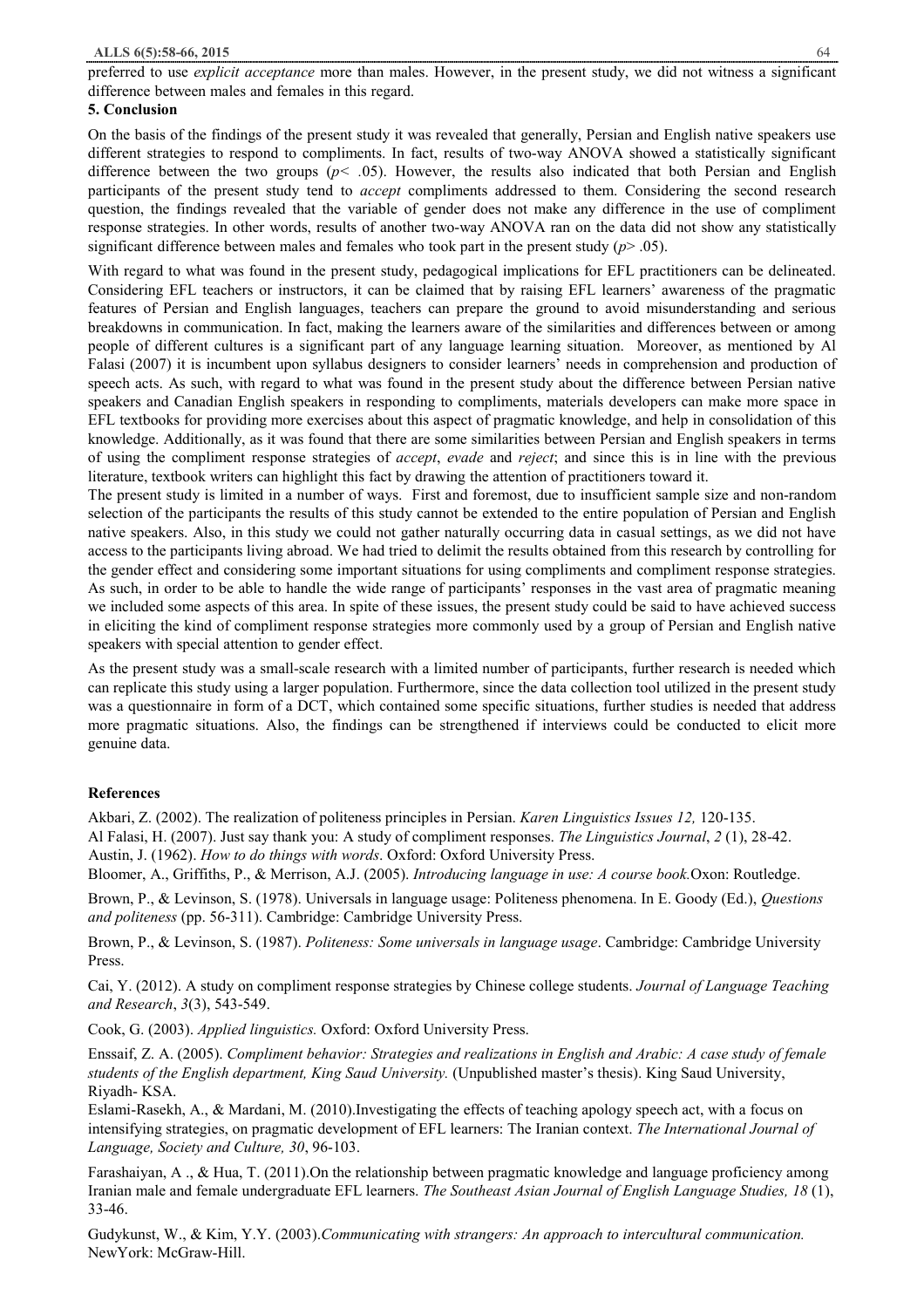Herbert, R. (1990). Sex-based differences in compliment behavior. *Language in Society 19*, 201-224.

Holmes, J., (1986). Compliments and compliment responses in New Zealand English. *Anthropological Linguistics, 28*(4), 485-508.

Holmes, J. (1993). New Zealand women are good to talk to: An analysis of politeness strategies in interaction. *Journal of Pragmatics*, *20*(2), 91-116.

Holmes, J. (1988). Paying compliments: A sex preferential positive politeness strategy. *Journal of Pragmatics*, *12*(3), 445-465.

House**,** J. & Kasper, G. (1981). Politeness markers in English and German. In F. Coulmas (Ed.). *Conversational routine.* The Hague: Mouton.

Karimnia, A. & Afghari, A. (2011). Compliments in English and Persian interaction: A cross-cultural perspective. *Jezikoslovlje*, *12*(1), 27-50.

Leech, G. N. (1983). *Principles of pragmatics*. London: Longman.

Lorenzo-Dus, N. (2001). Compliment responses among British and Spanish university students: A contrastive study. *Journal of Pragmatics, 33*, 107-127.

Motaghi-Tabari, Sh., de Beuzeville, L. (2012). A contrastive study of compliment responses among Persians and Australians: The effects of exposure to a new speech community. *Applied Research in English*, *1*(1), 21-42.

Razi, N. (2013). A contrastive study of compliment responses among Australian English and Iranian Persian speakers. *Procedia - Social and Behavioral Sciences, 70*, 61-66.

Sadeghi, E., & Zarei, G. R. (2013).Investigating the use of compliments in Persian and English: A case study of Iranian EFL students. *Journal of Foreign Language Teaching and Translation Studies*, *2*(2), 30-49.

Sharifian, F. (2005). The Persian cultural schema of shekasteh-nafsi: A study of compliment responses in Persian and Anglo-Australian speakers. *Pragmatics & Cognition, 13*(2), 337-361.

Sharifian, F. (2011).*Cultural conceptualizations and language: theoretical framework and applications*. Amsterdam: John Benjamins Publishing Co.

Sharifian, F., & Palmer, G. (2007).Applied cultural linguistics: An emerging paradigm. In F. Sharifian & G. Palmer (Eds.), *Applied cultural linguistics: implications for second language learning and intercultural communication* (pp. 1- 14). Amsterdam: John Benjamins Publishing Co.

Sorahi, M. A., & Nazemi, T. B. (2013). A cross-cultural study of the use of compliment strategies among English and Persian speakers. *Middle-East Journal of Scientific Research*, *16*(9), 1292-1296.

Talleraas, T. (2014).*Compliments on your competence: A comparative study on compliment responses from Norwegian*  English foreign language learners and native speakers of English with a focus on pragmatic competence and idiomatic *expressions.* (Unpublished master's thesis). Universitetet I Oslo.

Thomas, J. (1983). Cross-cultural pragmatic failure. *Applied Linguistics, 4*, 91–112.

Tang, C. H., & Zhang, G.Q. (2009). A contrastive study of compliment responses among Australian English and Mandarin Chinese speakers. *Journal of Pragmatics, 41*(2), 325-345.

Yule, G. (2003). *Pragmatics*. Oxford: Oxford University Press.

Zhang, J. P. (2013). Compliments and compliment responses in Philippine English. *Journal of Language Studies*, *13*(1).

# **Appendix A**

# **The English Questionnaire Used in the Present Study**

**Demographic information** 

**Gender** male Female

**Level of Education** Below BA o BAo Above BAo

**Age:** 

#### **Please write what you would say in response to the utterances in the following situations.**

1. How would you respond to your uncle in the following situation? You have taken part in a party and you have faced some of your relatives that you have not met for years. Suddenly, your uncle finds you among people and asks you "introduce your daughter to him" then your uncle says," You have such a lovely daughter."

You will say:

2. You pay attention a lot to your health; you try to get all of vitamins naturally and always eat fruit for desserts instead of cookies. Your friend always admires your eating habits and says:" I like to follow your diet". How would you respond to him?